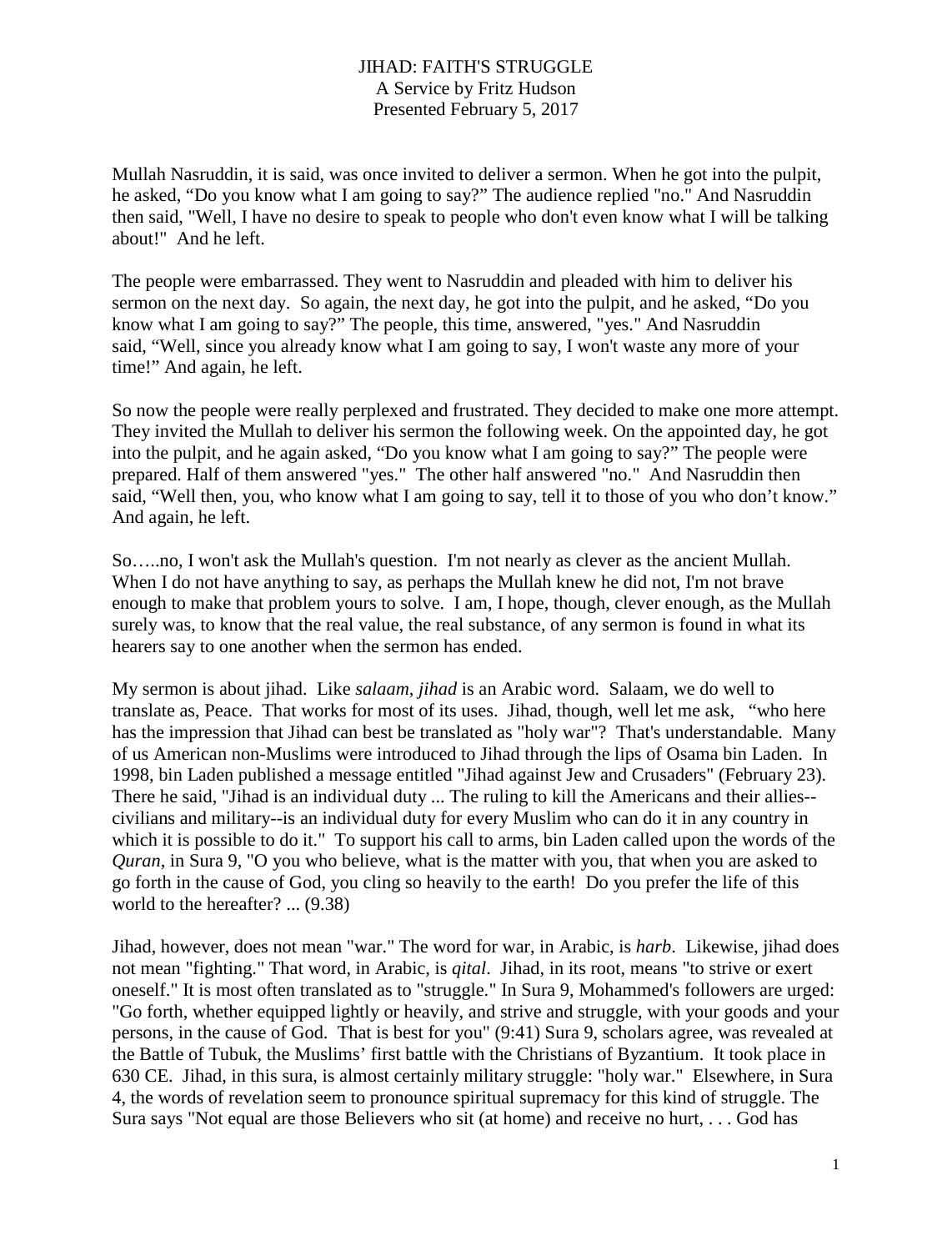granted a higher grade to those who strive and fight with their goods and their persons than to those who sit at home." (4:95)

And yet, in the *Quran*, there is clearly another kind of struggle, another form of holy striving, another jihad. Sura 22 gives the command "O ye who believe! Bow down, prostrate yourselves, and adore your Lord: And do good, that you may prosper. And strive in his cause, as you ought to strive (with sincerity and under discipline) . . . establish regular Prayer, Give regular Charity, And hold fast to Allah! (22:77-78) The core practices of Islam - prayer (*salat*) and charity (*zakat*), revelation says, clearly call for a holy struggle, a jihad. It does not take much to see the annual month-long fast of Ramadan, and the once-in-a-lifetime pilgrimage to Mecca, the hadj, as holy striving as well.

An ancient hadith - not a Quranic sura, but a tradition passed down from earliest times - says that Mohammed, in returning from the Battle of Tubuk said, "We return from the lesser jihad, to the greater jihad." Sufyan Ibn Uyaynah, the revered sage who died in 816, said, "Jihad in the way of God consists of ten parts of which only one is fighting against the enemy, while the other nine are fighting against the self." Muslim scholars have long spoken of this two struggles as jihad by sword and jihad by heart (Onder Bakircioglu. *Islam and Warfare*. p.70) Which is greater?

Our 3rd and 4th graders will hear a story this month that might help us out.

One day Mullah Nasruddin was visited by a neighbor he didn't like. The neighbor asked Nasruddin, "May I borrow your donkey?" Nasruddin did not want to lend his donkey to the neighbor. He told him, "I would be very glad to loan you my donkey. Unfortunately, though, my brother came yesterday and asked me the same favor. He has taken my donkey to carry his wheat harvest to the mill. Sadly, the donkey is not here."

"Oh, that's disappointing," said the neighbor. "Well, perhaps another time." And he turned around to go home. The neighbor hadn't gone two steps, though, when Mullah Nasruddin's donkey, from the back of his compound, let out a big, loud bray.

"Mullah Nasruddin," said the neighbor, turning back. "I thought you said your donkey was not here."

"He is not," said the Mullah.

"But I just heard him bray!" said the neighbor.

"My friend," said the Mullah, "who are you going to believe? Me, or a donkey?"

Mullah Nasruddin teaches sometimes by negative example. In this case we believe the donkey no matter how wise we know Mullah Nasruddin to be. Right? Why do we believe the donkey? You could say it this way: Look at our faith's statement of the sources we draw upon: we draw upon the words of prophetic men, we say, like Mullah Nasruddin. But before them, first of all, we draw on "direct experience of . . . the forces that create and uphold life." Can you think of a more direct experience of a life-force than hearing a donkey's bray? I can't.

So what happens if we apply that same test to deciding which struggle is the greater struggle, the holier struggle: jihad by the sword or jihad by the heart? In your direct experience, can you say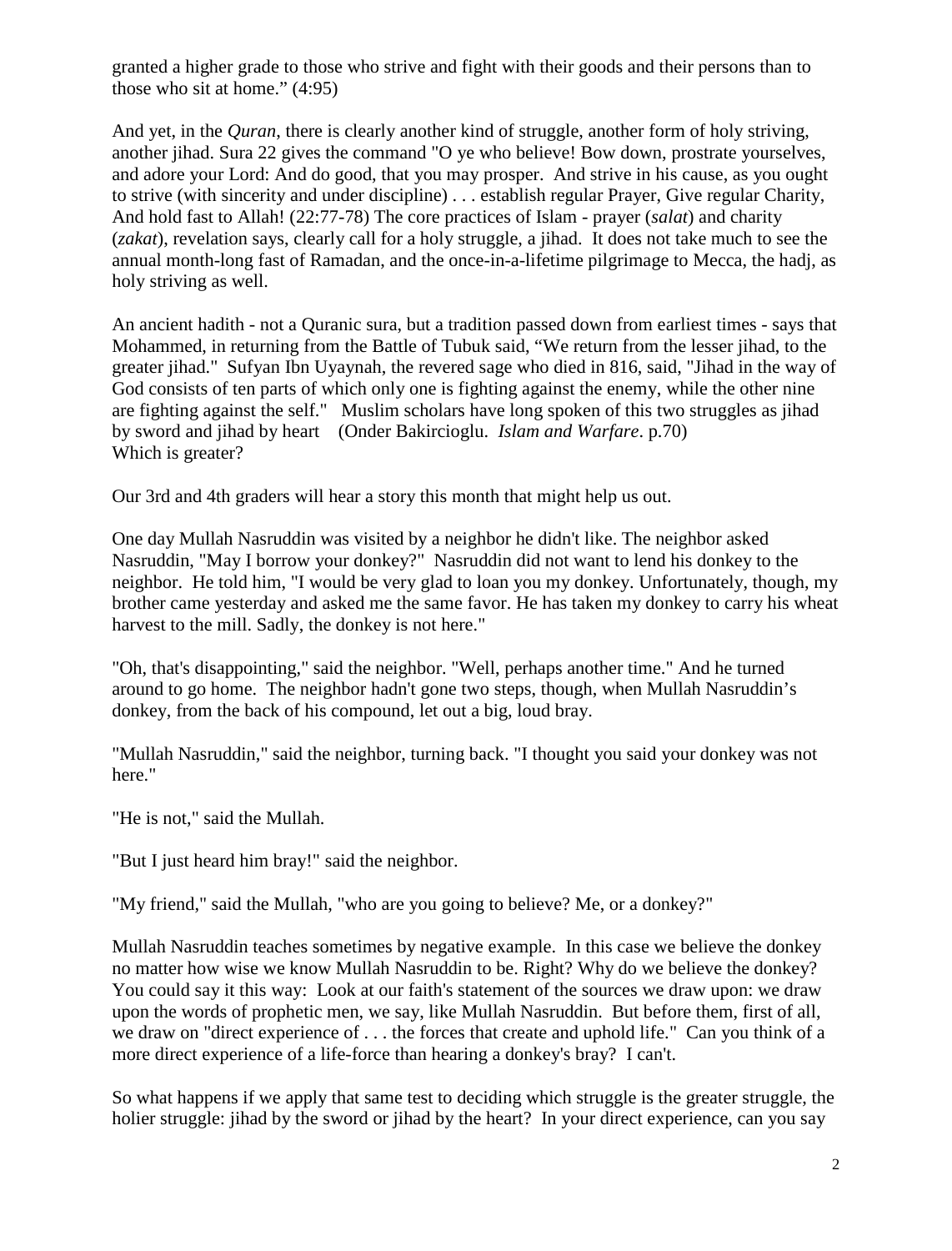that military struggle opens you to the forces that create and uphold life, more than does inner moral struggle? I can't.

Jihad by sword and jihad by heart, in fact, do not exhaust the ways Islam sees the holy struggle to which it is called. Most Muslim scholars speak, as well, of jihad by tongue, through correct teaching, and jihad by hands, through good works. (Onder Bakircioglu. *Islam and Warfare*, p.70) The richness, the subtlety, the sophistication of Islamic thought and Islamic feeling has been infused into American appreciation only most painfully slowly. Our Unitarian Universalist faith, though, has long been pulling for this infusion.

In 1841 Unitarian minister Ralph Waldo Emerson discovered the ancient Persian poets, through German translations. Through him came to us Jellaladin Rumi, author of our opening words and song this morning, and also Saadi, author of words this morning's responsive reading.

In the early 1900s, Mohammad Iqbal rose to prominence in Pakistan, first as a poet and then as a close confident of the country's political leader Mohammed Ali Jinnah. Iqbal is often called Pakistan's spiritual founder. In 1930, Iqbal wrote a book called *The Reconstruction of Religious Thought in Islam.* He argued there that the *Quran* provided support for democratic government and for reform in the rights of women and in criminal justice. Iqbal's poetry took its place in our Unitarian Universalist hymnal in 1993.

In the 1980s, Northern India's Islam in the Modern Age Society joined Unitarian Universalists in the International Association for Religious Freedom. From Aligarh Muslim University, Professor Jamal Khwaja proclaimed the Society's spirit in his book *Authenticity and Islamic Liberalism.* "One cannot be a Muslim unless one believes that the *Quran* was Divinely 'revealed' to the Prophet." he acknowledged. "But ... (e)very Muslim must feel free to express any lurking doubts or difficulties (if any) in traditional views or beliefs instead of suppressing his reservations." (p.1)

"The Quran can be no substitute for the laborious learning process of observation, experiment, formulation of hypotheses and their verification . . . which falls in the domain of natural and social sciences." (p.11) "As Sura 10 . . . teaches 'It is not for any soul to believe save by the leave of God.' (10:100) "(A)uthenticity," says Professor Khwaja, "is the life-blood of faith." (p.1)

In our century, in the wake of the attacks of 9/11, new Muslim voices have struggle to make their voices heard in in our country.

- Khaled Abou El Fadl, professor at UCLA Law School, immediately after the attacks, wrote in the *Los Angeles Times*, " Muslims, American and otherwise, should reflect on the state of their culture and the state of Islamic civilization ("Terrorists Forget Islamic Tolerance"). In 2005, our U.U. Association's Beacon Press published Professor El Fadl's book *Islam and Tolerance*.

- Muqtedar Khan, now professor at the University of Delaware, immediately after the attacks, published a "Memo to American Muslims" in the *New York Post*: "I write with the explicit purpose of inviting . . . the American Muslim community in soul-searching reflection and reassessment." (10-19-2001) He then set up a website – Ijtihad.org. It calls modern Muslims into "strenuous effort" to bring "innovative thinking" to Islam. Sura 42 in the *Quran*, it reminds us, "Allah's reward will be for those who conduct their affairs through mutual consultation." (42:38) Professor Kahn then says "We should all consult among ourselves and conclude what God is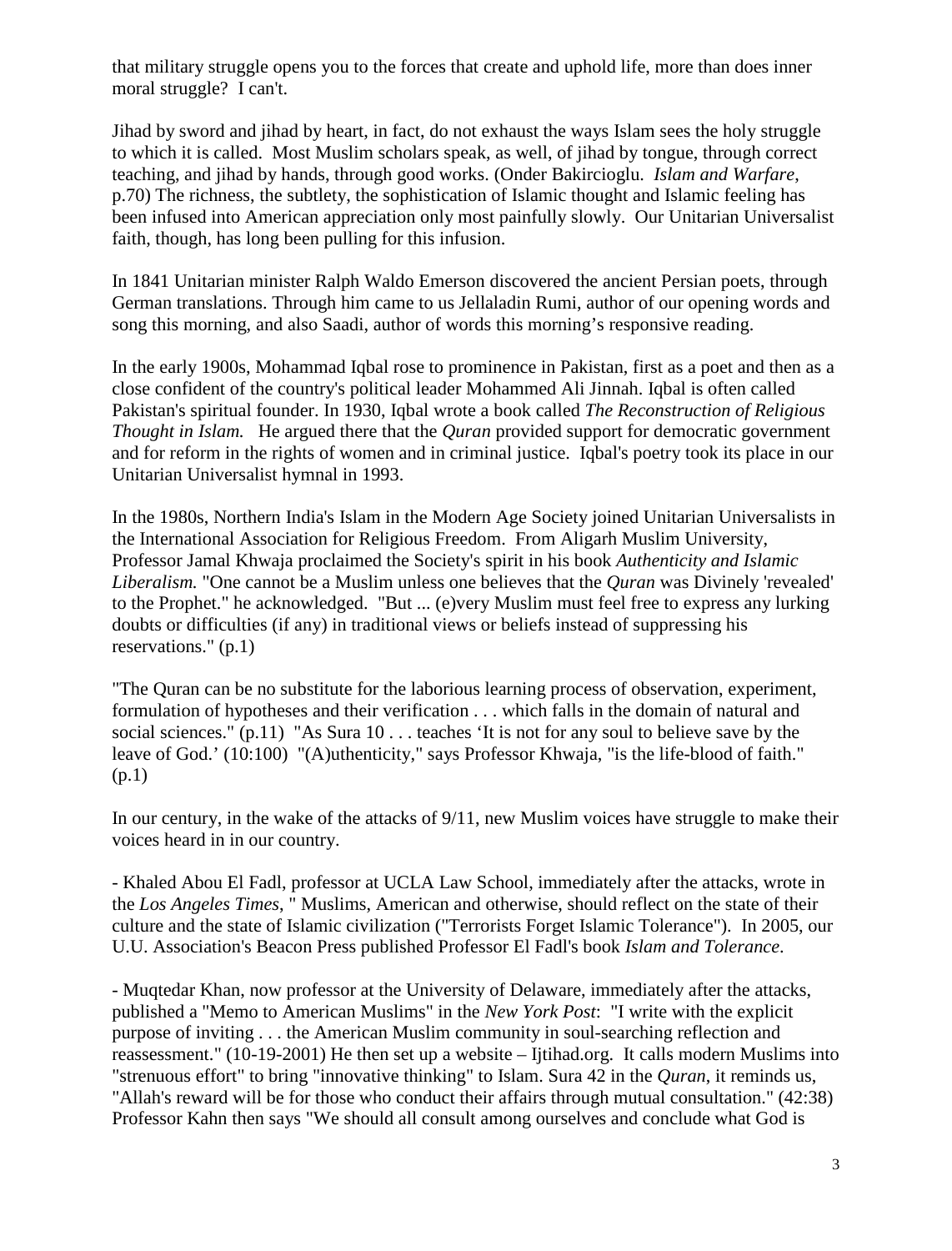telling us. --- To take away from me my right to interpret Islam, you have to deprive me of my humanity." In 2003, Professor Khan was invited to speak to the National Imam's Conference in Washington D.C.

"In the name of Allah, Most Merciful, Most Benevolent," he said, "Imams, you must become tolerant, more open and more willing to accept new ideas. There is a demand for liberalization from within the community and from outside. On issues of women, on relations with other faiths and other communities, you must interpret Islam with utmost compassion and acceptance of others. "Dear Imams – Go bridge the gap between our communities and the larger community. That is where our future is. May Allah bless us all. [\(www.ijtihad.org\)](http://www.ijtihad.org)/)

How strong are these voices now in American culture? Who truly speaks for Islam's spirit in our world? I suspect Muslims themselves are troubled to answer these questions. Yet we are called to join them, even in their confusion. We are most fortunate, here in Rochester, to have Muslim neighbors who have invited us into their internal struggle. Who among us here watched or attended any one of Regina Mustafa's weekly Community Interfaith Dialogue on Islam programs at our Library? Who has attended any one of the Rochester Muslim Community Center's monthly open houses? This month these relationships will bring these neighbors among us to continue our open conversation about faith. Some may even be here today. Some will be with our children in their classes this month.

In our confusion, in our struggle, our jihad, even here we can find guidance again from Mullah Nasruddin. Hear, as our 5th and 6th graders will hear in their class, how he resolved his own confusion.

One day, Mullah Nasruddin and his son set out for the market with their donkey walking along behind them. They soon passed several men sitting outside a shop drinking tea. They heard one say, "Look at that man! How can he be so mean as to make his child walk all the way to the market when he has a donkey the child could ride?"

The Mullah immediately picked up his son and put him on the donkey's back. They continued down the road, but soon came upon several women who were also on their way to the market. "For shame," said one woman to another. "Look at that child, riding the donkey while he makes his father walk. Doesn't he have any respect for his elders?"

Right away, the Mullah took his son off the donkey, and he got on himself. They had traveled on slightly farther. But the next person said to the Mullah, "How can you be so selfish, riding the donkey while your son walks."

So the Mullah picked up his child and placed him on the saddle in front of him. Of course the next person they passed said, "How mean you are. How can you overload your donkey like that?"

The Mullah was by now in complete despair. There is only one thing left to do, he decided. He and his son dismounted from the donkey. With great effort, he managed somehow to lift the donkey and place it on his own back. When he reached the market like this, everyone laughed at the stupid man carrying his donkey instead of riding it.